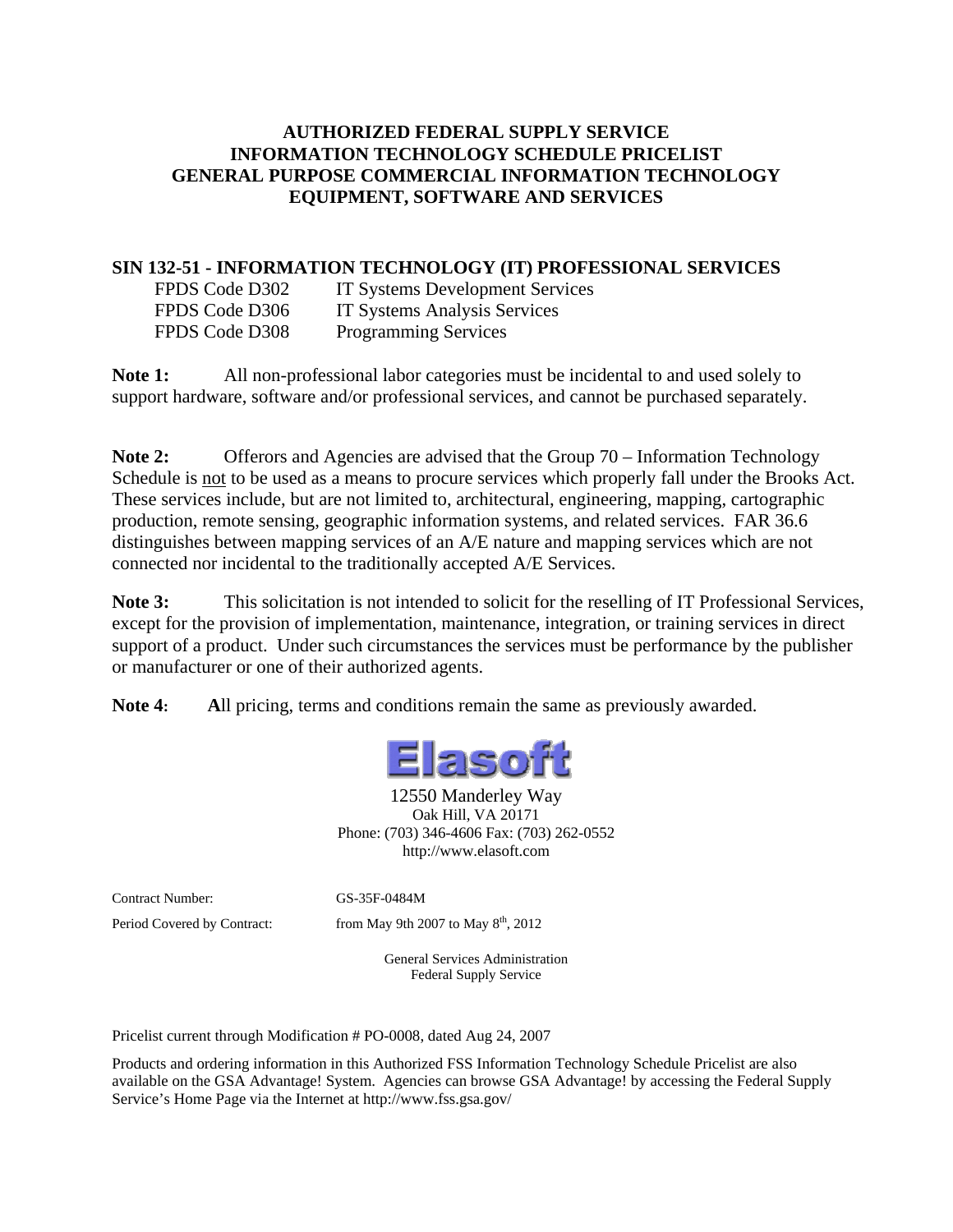

# Table of Contents

| <b>Cover Page</b>                                                                                                           | Page 1  |
|-----------------------------------------------------------------------------------------------------------------------------|---------|
| <b>Information For Ordering Activities</b>                                                                                  | Page 4  |
| Terms And Conditions Applicable To Information Technology (IT)<br><b>Professional Services (Special Item Number 132-51)</b> | Page 12 |
| <b>Description of IT Services and Pricing</b>                                                                               | Page 17 |
| <b>USA Commitment To Promote Small Business Participation Procurement</b><br><b>Programs</b>                                | Page 19 |
| <b>Basic Guidelines For Using Contractor Team Arrangements</b>                                                              | Page 20 |
| <b>Pricing Sheet</b>                                                                                                        | Page 21 |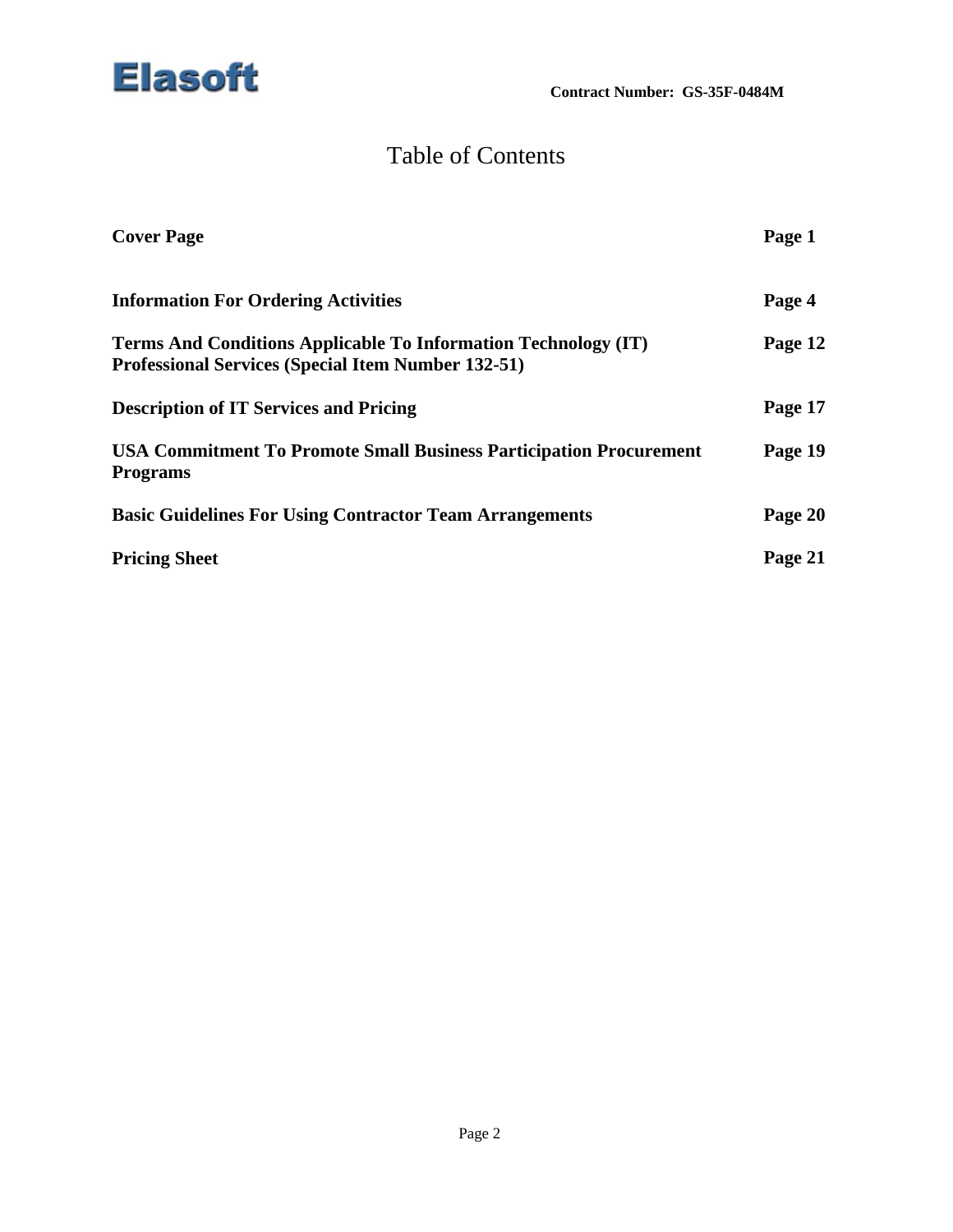

#### **INFORMATION FOR ORDERING ACTIVITIES**

#### SPECIAL NOTICE TO AGENCIES: Small Business Participation

SBA strongly supports the participation of small business concerns in the Federal Supply Schedules Program. To enhance Small Business Participation SBA policy allows agencies to include in their procurement base and goals, the dollar value of orders expected to be placed against the Federal Supply Schedules, and to report accomplishments against these goals.

For orders exceeding the micro purchase threshold, FAR 8.404 requires agencies to consider the catalogs/pricelists of at least three schedule contractors or consider reasonably available information by using the GSA Advantage!<sup> $TM$ </sup> on-line shopping service (www.fss.gsa.gov). The  $catalogs/pricelists$ , GSA Advantage!<sup> $TM$ </sup> and the Federal Supply Service Home Page (www.fss.gsa.gov) contain information on a broad array of products and services offered by small business concerns.

This information should be used as a tool to assist ordering activities in meeting or exceeding established small business goals. It should also be used as a tool to assist in including small, small disadvantaged, and women-owned small businesses among those considered when selecting pricelists for a best value determination.

For orders exceeding the micro purchase threshold, customers are to give preference to small business concerns when two or more items at the same delivered price will satisfy their requirement.

#### **1. GEOGRAPHIC SCOPE OF CONTRACT:**

*Domestic delivery* is delivery within the 48 contiguous states, Alaska, Hawaii, Puerto Rico, Washington, DC, and U.S. Territories. Domestic delivery also includes a port or consolidation point, within the aforementioned areas, for orders received from overseas activities.

*Overseas delivery* is delivery to points outside of the 48 contiguous states, Washington, DC, Alaska, Hawaii, Puerto Rico, and U.S. Territories.

Offerors are requested to check one of the following boxes:

- [x] The Geographic Scope of Contract will be domestic and overseas delivery.
- [ ] The Geographic Scope of Contract will be overseas delivery only.
- [ ] The Geographic Scope of Contract will be domestic delivery only.

#### **2. CONTRACTOR'S ORDERING ADDRESS AND PAYMENT INFORMATION:**

#### **Elasoft, Inc.**

12550 Manderley Way Oak Hill, VA 20171

Contractors are required to accept credit cards for payments equal to or less than the micro-purchase threshold for oral or written delivery orders. Credit cards will be acceptable for payment above the micro-purchase threshold. In addition, bank account information for wire transfer payments will be shown on the invoice.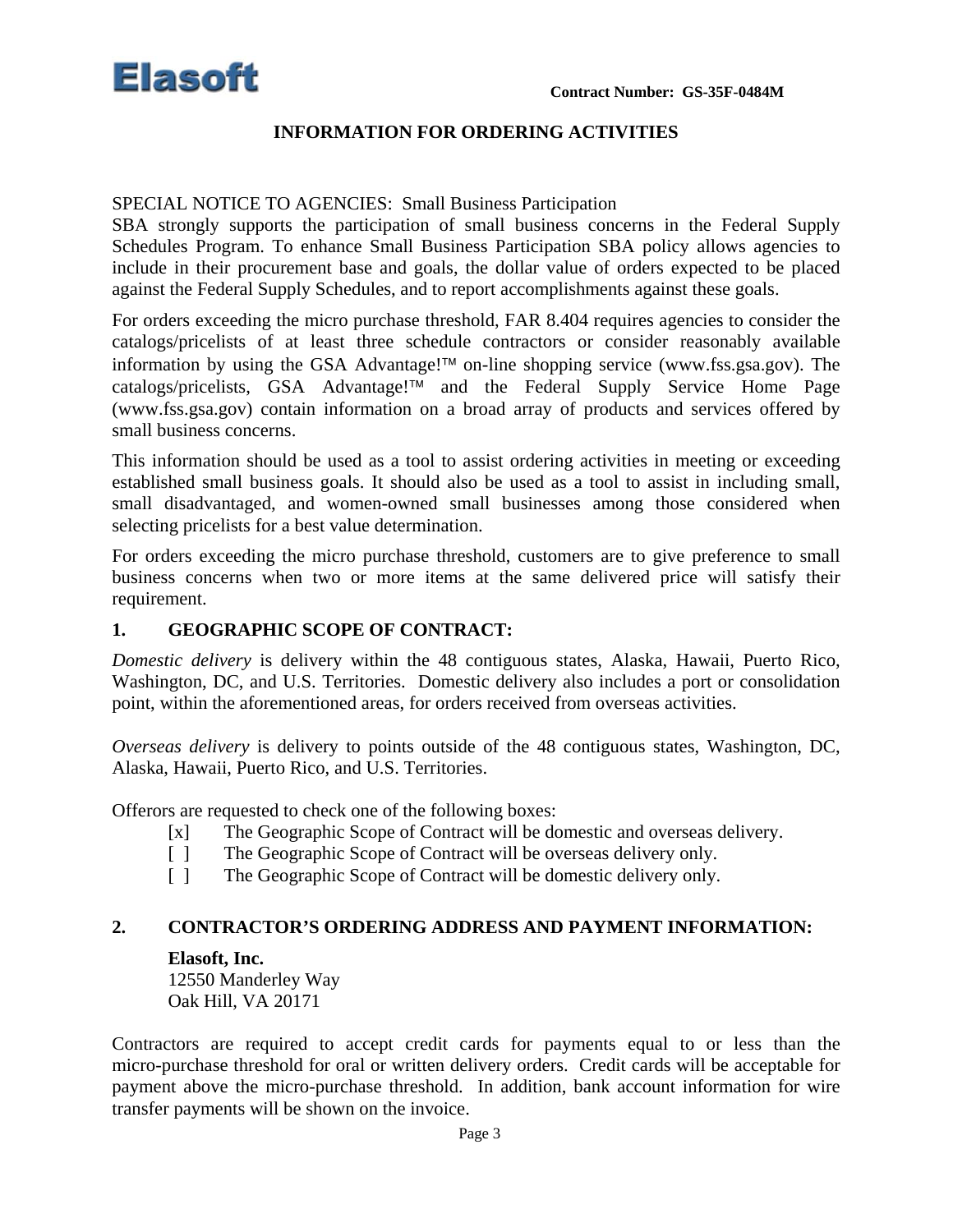

The following telephone number(s) can be used by ordering activities to obtain technical and/or ordering assistance:

(703) 346-4604

# **3. LIABILITY FOR INJURY OR DAMAGE**

The Contractor shall not be liable for any injury to ordering activity personnel or damage to ordering activity property arising from the use of equipment maintained by the Contractor, unless such injury or damage is due to the fault or negligence of the Contractor.

#### **4. STATICAL DATA FOR GOVERNMENT ORDERING OFFICE COMPLETION OF STANDARD FORM 279:**

Block 9: G. Order/Modification Under Federal Schedule Block 16: Data Universal Numbering System (DUNS) Number: 07-855-9312 Block 30: Type of Contractor - B.Other Small Business Block 31: Woman-Owned Small Business \_\_\_\_\_NO\_ Block 36: Contractor's Taxpayer Identification Number (TIN): 54-2023786

- 4a. CAGE Code: No code assigned at this time
- 4b. Contractor has registered with the Central Contractor Registration Database.

### **5. FOB DESTINATION**

#### **6. DELIVERY SCHEDULE**

a. TIME OF DELIVERY: The Contractor shall deliver to destination within the number of calendar days after receipt of order (ARO), as set forth below:

SIN 132-51 120 Days

b. URGENT REQUIREMENTS: When the Federal Supply Schedule contract delivery period does not meet the bona fide urgent delivery requirements of an ordering activity, ordering activities are encouraged, if time permits, to contact the Contractor for the purpose of obtaining accelerated delivery. The Contractor shall reply to the inquiry within 3 workdays after receipt. (Telephonic replies shall be confirmed by the Contractor in writing.) If the Contractor offers an accelerated delivery time acceptable to the ordering activity, any order(s) placed pursuant to the agreed upon accelerated delivery time frame shall be delivered within this shorter delivery time and in accordance with all other terms and conditions of the contract.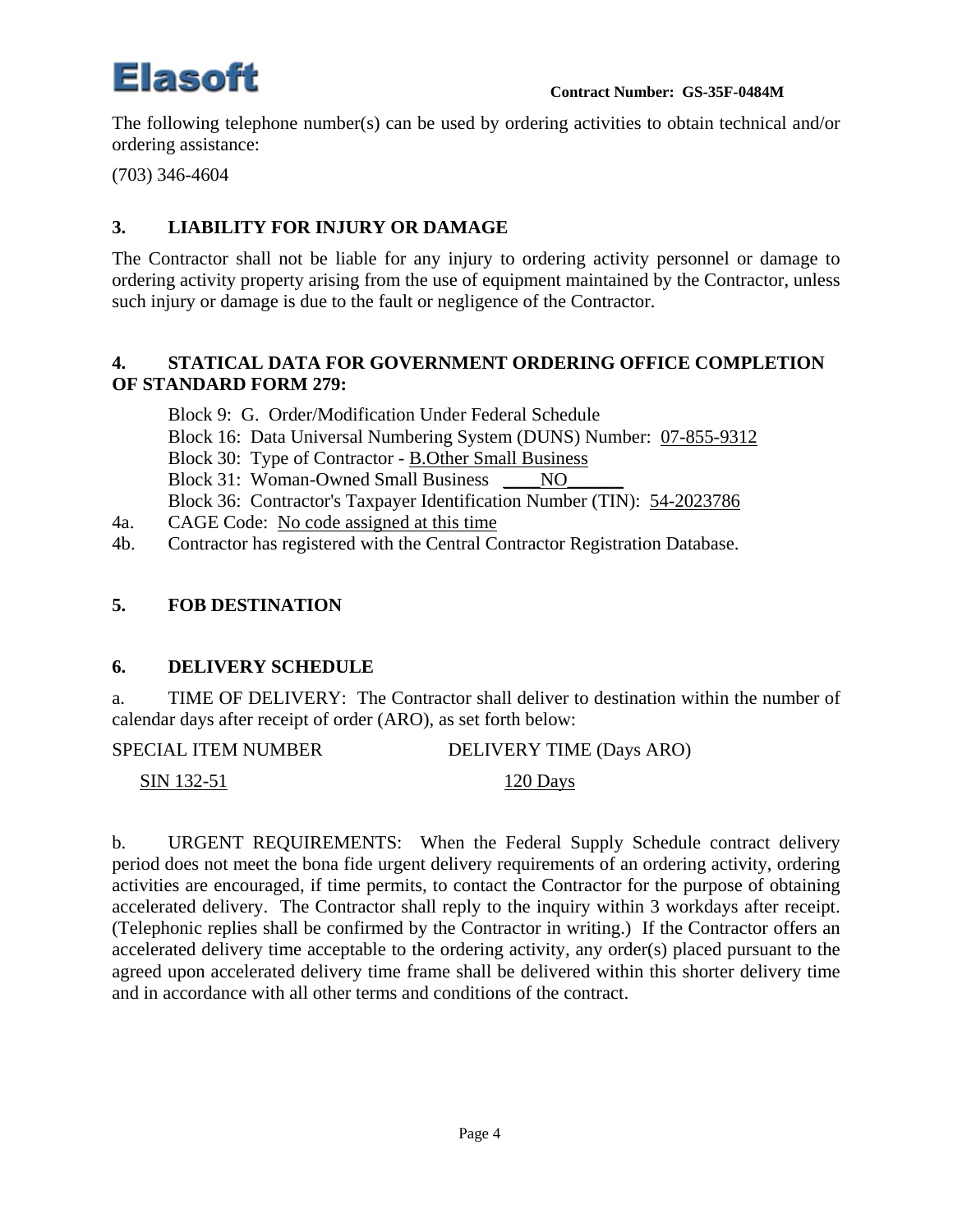



- **7. DISCOUNTS:** Prices shown are NET Prices; Basic Discounts have been deducted.
	- a. Prompt Payment: 0% days from receipt of invoice or date of acceptance, whichever is later.
	- b. Quantity
	- c. Dollar Volume
	- d. Government Educational Institutions
	- e. Other

# **8. TRADE AGREEMENTS ACT OF 1979, as amended:**

All items are U.S. made end products, designated country end products, Caribbean Basin country end products, Canadian end products, or Mexican end products as defined in the Trade Agreements Act of 1979, as amended.

# **9. STATEMENT CONCERNING AVAILABILITY OF EXPORT PACKING: None**

**10. Small Requirements:** The minimum dollar value of orders to be issued is \$250.

# **11. MAXIMUM ORDER (All dollar amounts are exclusive of any discount for prompt payment.)**

a. The Maximum Order value for the following Special Item Numbers (SINs) is \$500,000:

Special Item Number 132-34 – Maintenance of Software Special Item Number 132-51 - Information Technology (IT) Professional Services

# **12. ORDERING PROCEDURES FOR FEDERAL SUPPLY SCHEDULE CONTRACTS**

Ordering activities shall use the ordering procedures of Federal Acquisition Regulation (FAR) 8.405 when placing an order or establishing a BPA for supplies or services. These procedures apply to all schedules.

- a. FAR 8.405-1 Ordering procedures for supplies, and services not requiring a statement of work.
- b. FAR 8.405-2 Ordering procedures for services requiring a statement of work.

# **13. FEDERAL INFORMATION TECHNOLOGY/TELECOMMUNICATION**

**STANDARDS REQUIREMENTS:** ordering activities acquiring products from this Schedule must comply with the provisions of the Federal Standards Program, as appropriate (reference: NIST Federal Standards Index). Inquiries to determine whether or not specific products listed herein comply with Federal Information Processing Standards (FIPS) or Federal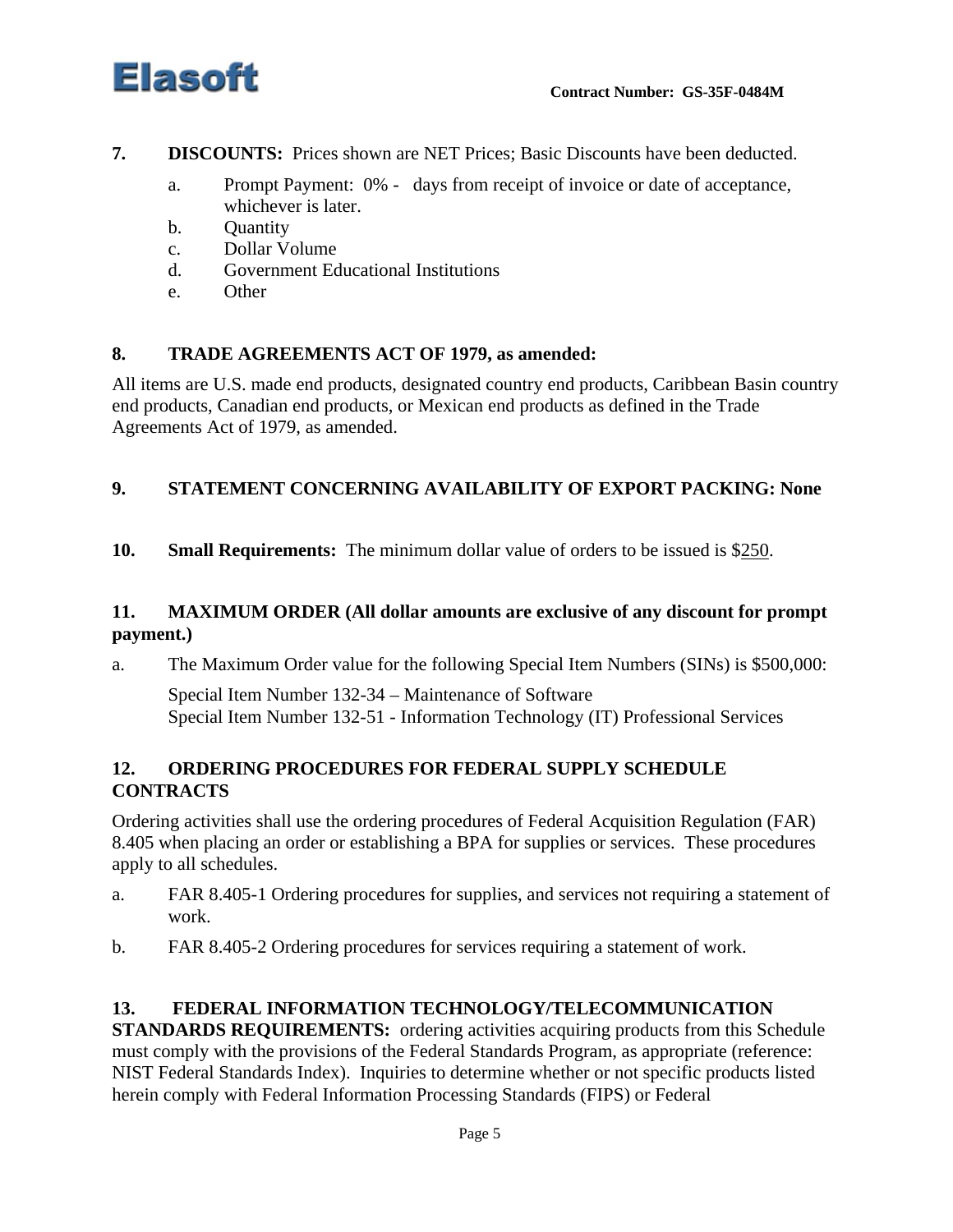Telecommunication Standards (FED-STDS), which are cited by ordering activities, shall be responded to promptly by the Contractor.

# **13.1 FEDERAL INFORMATION PROCESSING STANDARDS PUBLICATIONS**

**(FIPS PUBS):** Information Technology products under this Schedule that do not conform to Federal Information Processing Standards (FIPS) should not be acquired unless a waiver has been granted in accordance with the applicable "FIPS Publication." Federal Information Processing Standards Publications (FIPS PUBS) are issued by the U.S. Department of Commerce, National Institute of Standards and Technology (NIST), pursuant to National Security Act. Information concerning their availability and applicability should be obtained from the National Technical Information Service (NTIS), 5285 Port Royal Road, Springfield, Virginia 22161. FIPS PUBS include voluntary standards when these are adopted for Federal use. Individual orders for FIPS PUBS should be referred to the NTIS Sales Office, and orders for subscription service should be referred to the NTIS Subscription Officer, both at the above address, or telephone number (703) 487-4650.

### **13.2 FEDERAL TELECOMMUNICATION STANDARDS (FED-STDS):**

Telecommunication products under this Schedule that do not conform to Federal Telecommunication Standards (FED-STDS) should not be acquired unless a waiver has been granted in accordance with the applicable "FED-STD." Federal Telecommunication Standards are issued by the U.S. Department of Commerce, National Institute of Standards and Technology (NIST), pursuant to National Security Act. Ordering information and information concerning the availability of FED-STDS should be obtained from the GSA, Federal Supply Service, Specification Section, 470 East L'Enfant Plaza, Suite 8100, SW, Washington, DC 20407, telephone number (202)619-8925. Please include a self-addressed mailing label when requesting information by mail. Information concerning their applicability can be obtained by writing or calling the U.S. Department of Commerce, National Institute of Standards and Technology, Gaithersburg, MD 20899, telephone number (301)975-2833.

# **14. CONTRACTOR TASKS / SPECIAL REQUIREMENTS (C-FSS-370) (NOV 2001)**

(a) Security Clearances: The Contractor may be required to obtain/possess varying levels of security clearances in the performance of orders issued under this contract. All costs associated with obtaining/possessing such security clearances should be factored into the price offered under the Multiple Award Schedule.

(b) Travel: The Contractor may be required to travel in performance of orders issued under this contract. Allowable travel and per diem charges are governed by Pub .L. 99-234 and FAR Part 31, and are reimbursable by the ordering agency or can be priced as a fixed price item on orders placed under the Multiple Award Schedule. The Industrial Funding Fee does NOT apply to travel and per diem charges.

NOTE: Refer to FAR Part 31.205-46 Travel Costs, for allowable costs that pertain to official company business travel in regards to this contract.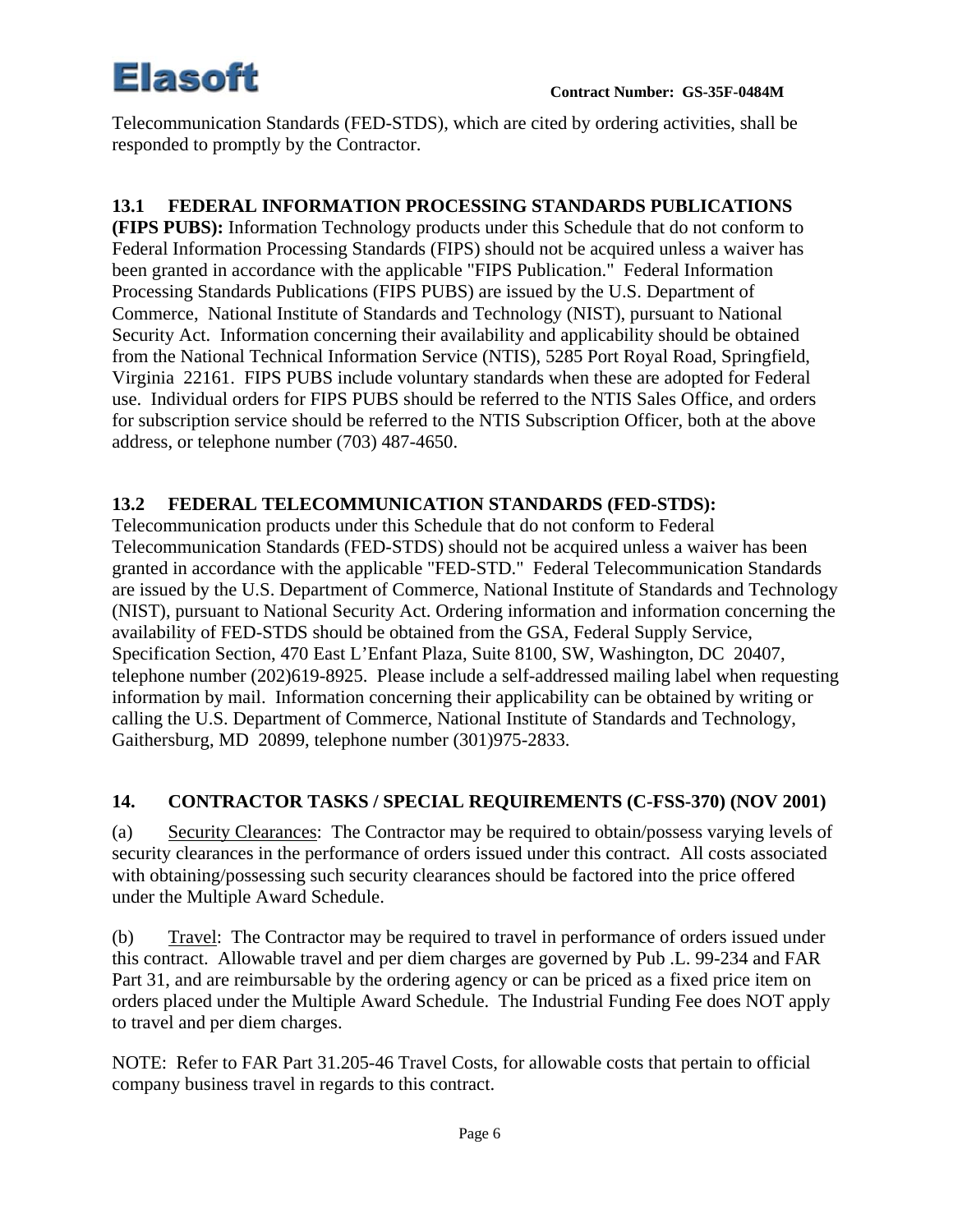(c) Certifications, Licenses and Accreditations: As a commercial practice, the Contractor may be required to obtain/possess any variety of certifications, licenses and accreditations for specific FSC/service code classifications offered. All costs associated with obtaining/ possessing such certifications, licenses and accreditations should be factored into the price offered under the Multiple Award Schedule program.

(d) Insurance: As a commercial practice, the Contractor may be required to obtain/possess insurance coverage for specific FSC/service code classifications offered. All costs associated with obtaining/possessing such insurance should be factored into the price offered under the Multiple Award Schedule program.

(e) Personnel: The Contractor may be required to provide key personnel, resumes or skill category descriptions in the performance of orders issued under this contract. Ordering activities may require agency approval of additions or replacements to key personnel.

(f) Organizational Conflicts of Interest: Where there may be an organizational conflict of interest as determined by the ordering agency, the Contractor's participation in such order may be restricted in accordance with FAR Part 9.5.

(g) Documentation/Standards: The Contractor may be requested to provide products or services in accordance with rules, regulations, OMB orders, standards and documentation as specified by the agency's order.

(h) Data/Deliverable Requirements: Any required data/deliverables at the ordering level will be as specified or negotiated in the agency's order.

(i) Government-Furnished Property: As specified by the agency's order, the Government may provide property, equipment, materials or resources as necessary.

(j) Availability of Funds: Many Government agencies' operating funds are appropriated for a specific fiscal year. Funds may not be presently available for any orders placed under the contract or any option year. The Government's obligation on orders placed under this contract is contingent upon the availability of appropriated funds from which payment for ordering purposes can be made. No legal liability on the part of the Government for any payment may arise until funds are available to the ordering Contracting Officer.

**15. CONTRACT ADMINISTRATION FOR ORDERING ACTIVITIES:** Any ordering activity, with respect to any one or more delivery orders placed by it under this contract, may exercise the same rights of termination as might the GSA Contracting Officer under provisions of FAR 52.212-4, paragraphs (l) Termination for the ordering activity's convenience, and (m) Termination for Cause (See C.1.)

# **16. GSA ADVANTAGE!**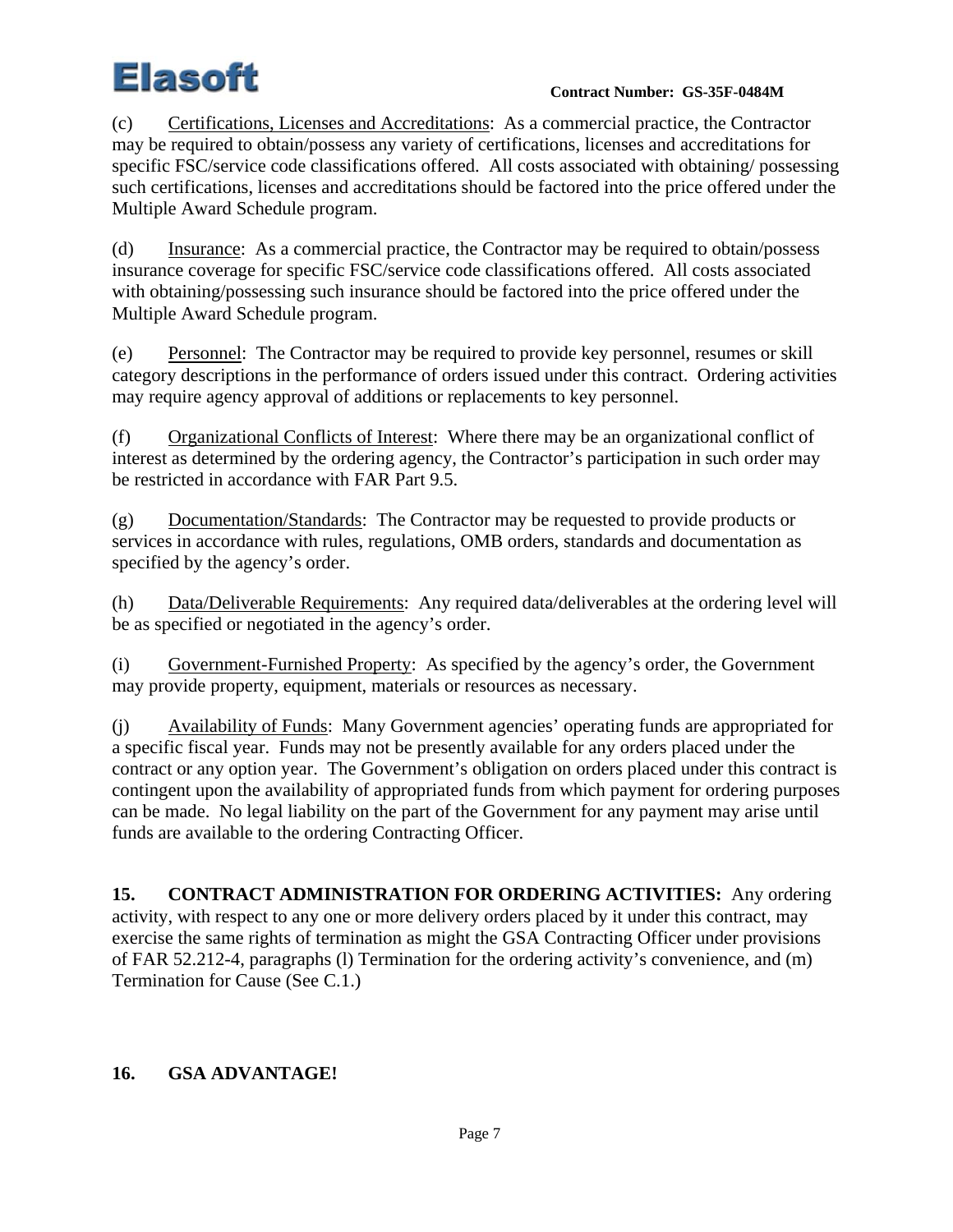GSA Advantage! is an on-line, interactive electronic information and ordering system that provides on-line access to vendors' schedule prices with ordering information. GSA Advantage! will allow the user to perform various searches across all contracts including, but not limited to:

- (1) Manufacturer;
- (2) Manufacturer's Part Number; and
- (3) Product categories.

Agencies can browse GSA Advantage! by accessing the Internet World Wide Web utilizing a browser (ex.: NetScape). The Internet address is http://www.fss.gsa.gov/.

### **17. PURCHASE OF OPEN MARKET ITEMS**

NOTE: Open Market Items are also known as incidental items, non-contract items, non-Schedule items, and items not on a Federal Supply Schedule contract. ODCs (Other Direct Costs) are not part of this contract and should be treated as open market purchases. Ordering Activities procuring open market items must follow FAR 8.402(f).

For administrative convenience, an ordering activity contracting officer may add items not on the Federal Supply Multiple Award Schedule (MAS) -- referred to as open market items -- to a Federal Supply Schedule blanket purchase agreement (BPA) or an individual task or delivery order, **only if**-

(1) All applicable acquisition regulations pertaining to the purchase of the items not on the Federal Supply Schedule have been followed (e.g., publicizing (Part 5), competition requirements (Part 6), acquisition of commercial items (Part 12), contracting methods (Parts 13, 14, and 15), and small business programs (Part 19));

(2) The ordering activity contracting officer has determined the price for the items not on the Federal Supply Schedule is fair and reasonable;

(3) The items are clearly labeled on the order as items not on the Federal Supply Schedule; and

(4) All clauses applicable to items not on the Federal Supply Schedule are included in the order.

#### **18. CONTRACTOR COMMITMENTS, WARRANTIES AND REPRESENTATIONS**

a. For the purpose of this contract, commitments, warranties and representations include, in addition to those agreed to for the entire schedule contract:

(1) Time of delivery/installation quotations for individual orders;

(2) Technical representations and/or warranties of products concerning performance, total system performance and/or configuration, physical, design and/or functional characteristics and capabilities of a product/equipment/ service/software package submitted in response to requirements which result in orders under this schedule contract.

(3) Any representations and/or warranties concerning the products made in any literature, description, drawings and/or specifications furnished by the Contractor.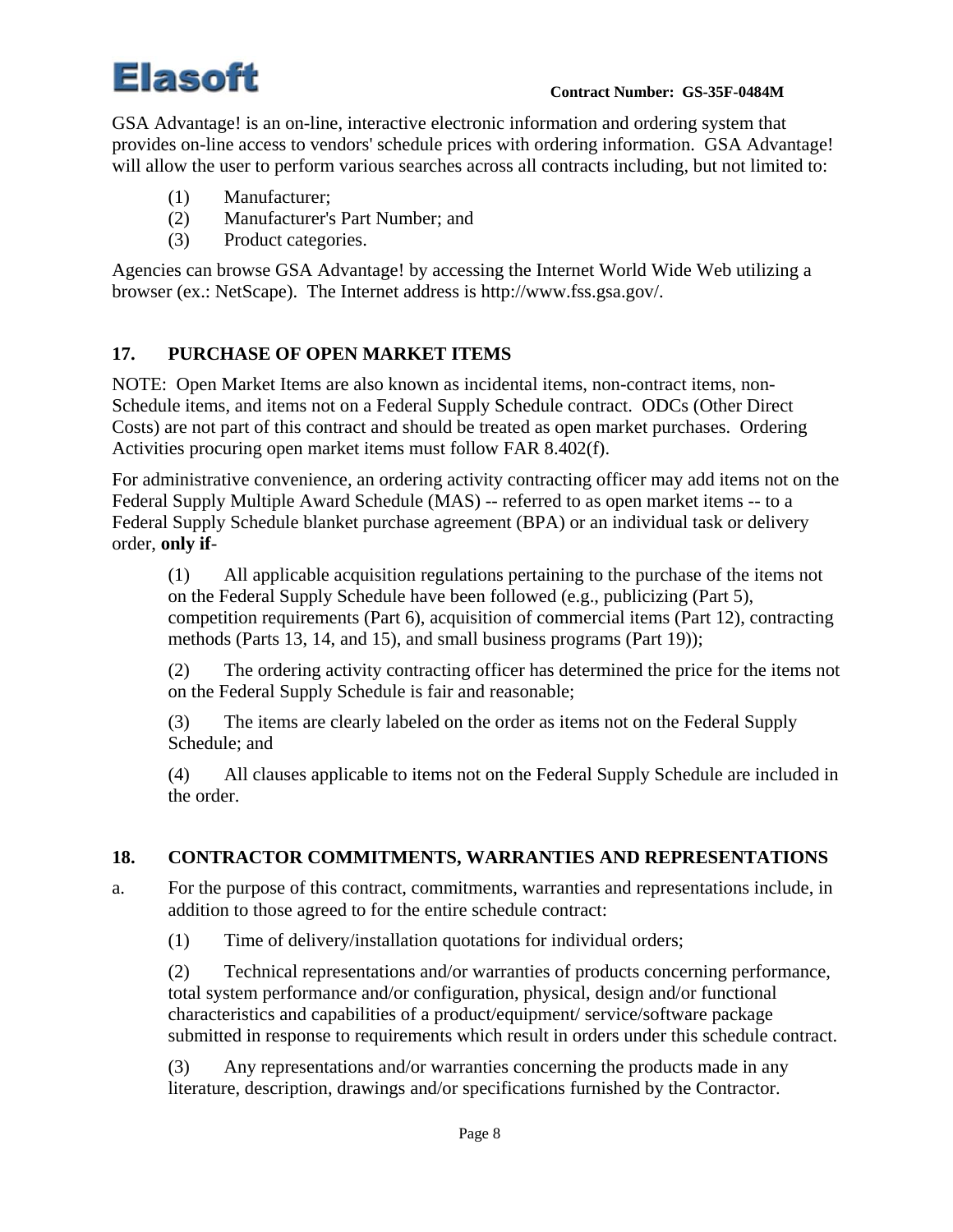b. The above is not intended to encompass items not currently covered by the GSA Schedule contract.

# **19. OVERSEAS ACTIVITIES**

The terms and conditions of this contract shall apply to all orders for installation, maintenance and repair of equipment in areas listed in the pricelist outside the 48 contiguous states and the District of Columbia, except as indicated below:

None

Upon request of the Contractor, the ordering activity may provide the Contractor with logistics support, as available, in accordance with all applicable ordering activity regulations. Such ordering activity support will be provided on a reimbursable basis, and will only be provided to the Contractor's technical personnel whose services are exclusively required for the fulfillment of the terms and conditions of this contract.

# **20. BLANKET PURCHASE AGREEMENTS (BPAs)**

The use of BPAs under any schedule contract to fill repetitive needs for supplies or services is allowable. BPAs may be established with one or more schedule contractors. The number of BPAs to be established is within the discretion of the ordering activity establishing the BPA and should be based on a strategy that is expected to maximize the effectiveness of the BPA(s). Ordering activities shall follow FAR 8.405-3 when creating and implementing BPA(s).

# **21. CONTRACTOR TEAM ARRANGEMENTS**

Contractors participating in contractor team arrangements must abide by all terms and conditions of their respective contracts. This includes compliance with Clauses 552.238-74, Industrial Funding Fee and Sales Reporting, i.e., each contractor (team member) must report sales and remit the IFF for all products and services provided under its individual contract.

# **22. INSTALLATION, DE-INSTALLATION, REINSTALLATION**

The Davis-Bacon Act (40 U.S.C. 276a-276a-7) provides that contracts in excess of \$2,000 to which the United States or the District of Columbia is a party for construction, alteration, or repair (including painting and decorating) of public buildings or public works with the United States, shall contain a clause that no laborer or mechanic employed directly upon the site of the work shall received less than the prevailing wage rates as determined by the Secretary of Labor. The requirements of the Davis-Bacon Act do not apply if the construction work is incidental to the furnishing of supplies, equipment, or services. For example, the requirements do not apply to simple installation or alteration of a public building or public work that is incidental to furnishing supplies or equipment under a supply contract. However, if the construction, alteration or repair is segregable and exceeds \$2,000, then the requirements of the Davis-Bacon Act applies.

The ordering activity issuing the task order against this contract will be responsible for proper administration and enforcement of the Federal labor standards covered by the Davis-Bacon Act. The proper Davis-Bacon wage determination will be issued by the ordering activity at the time a request for quotations is made for applicable construction classified installation, de-installation, and reinstallation services under SIN 132-8.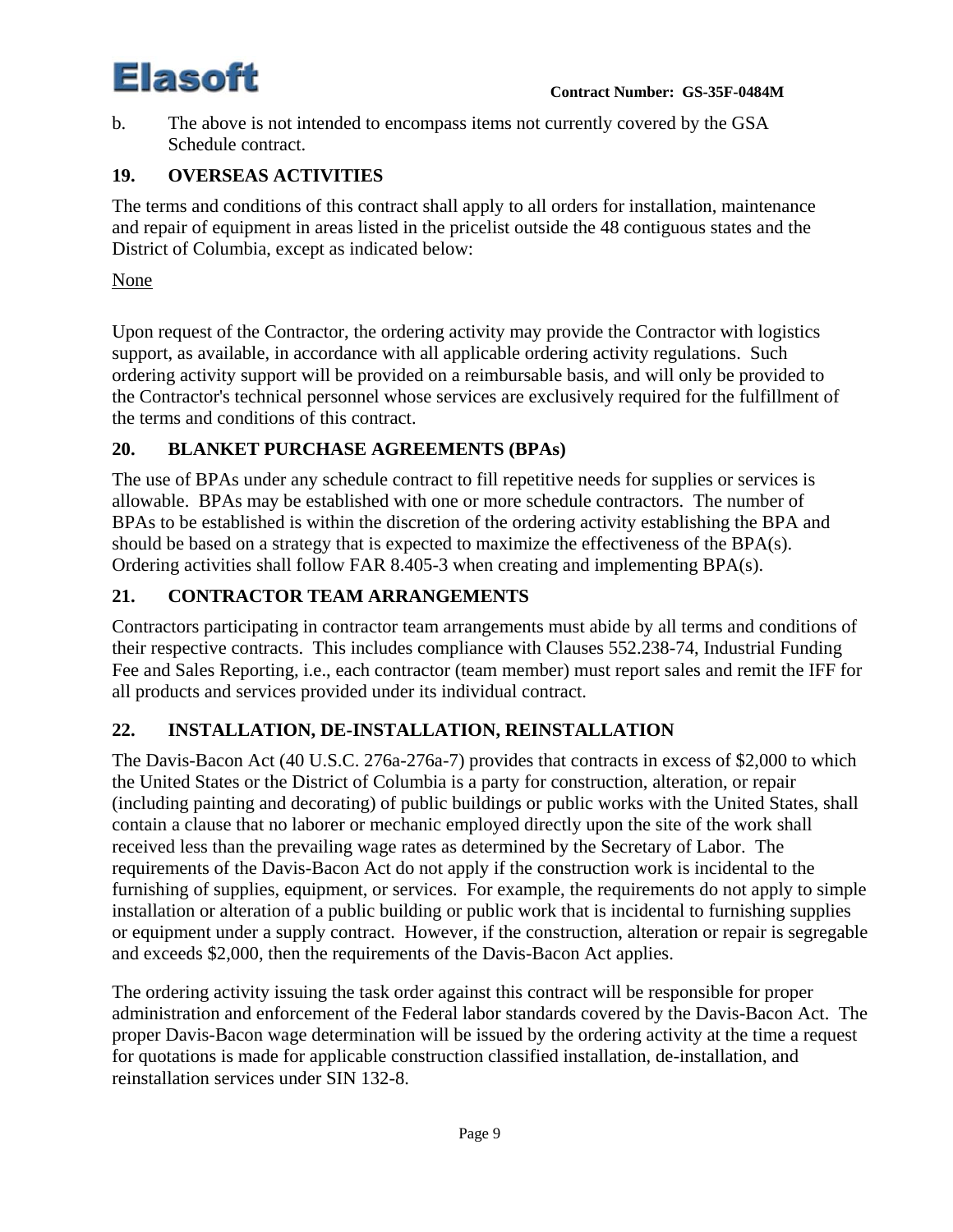#### **23. SECTION 508 COMPLIANCE.**

If applicable, Section 508 compliance information on the supplies and services in this contract are available in Electronic and Information Technology (EIT) at the following:

The EIT standard can be found at: www.Section508.gov/.

#### **24. PRIME CONTRACTOR ORDERING FROM FEDERAL SUPPLY SCHEDULES.**

Prime Contractors (on cost reimbursement contracts) placing orders under Federal Supply Schedules, on behalf of an ordering activity, shall follow the terms of the applicable schedule and authorization and include with each order –

(a) A copy of the authorization from the ordering activity with whom the contractor has the prime contract (unless a copy was previously furnished to the Federal Supply Schedule contractor); and

(b) The following statement:

This order is placed under written authorization from \_\_\_\_\_\_\_\_ dated \_\_\_\_\_\_\_. In the event of any inconsistency between the terms and conditions of this order and those of your Federal Supply Schedule contract, the latter will govern.

#### 25. INSURANCE—WORK ON A GOVERNMENT INSTALLATION (JAN 1997)(FAR 52.228-5)

- **(a) The Contractor shall, at its own expense, provide and maintain during the entire performance of this contract, at least the kinds and minimum amounts of insurance required in the Schedule or elsewhere in the contract.**
- **(b) Before commencing work under this contract, the Contractor shall notify the Contracting Officer in writing that the required insurance has been obtained. The policies evidencing required insurance shall contain an endorsement to the effect that any cancellation or any material change adversely affecting the Government's interest shall not be effective—**

**(1) For such period as the laws of the State in which this contract is to be performed prescribe; or** 

**(2) Until 30 days after the insurer or the Contractor gives written notice to the Contracting Officer, whichever period is longer.** 

- **(c) The Contractor shall insert the substance of this clause, including this paragraph (c), in subcontracts under this contract that require work on a Government installation and shall require subcontractors to provide and maintain the insurance required in the Schedule or elsewhere in the contract. The Contractor shall maintain a copy of all subcontractors' proofs of required insurance, and shall make copies available to the Contracting Officer upon request.**
- **26. SOFTWARE INTEROPERABILITY.**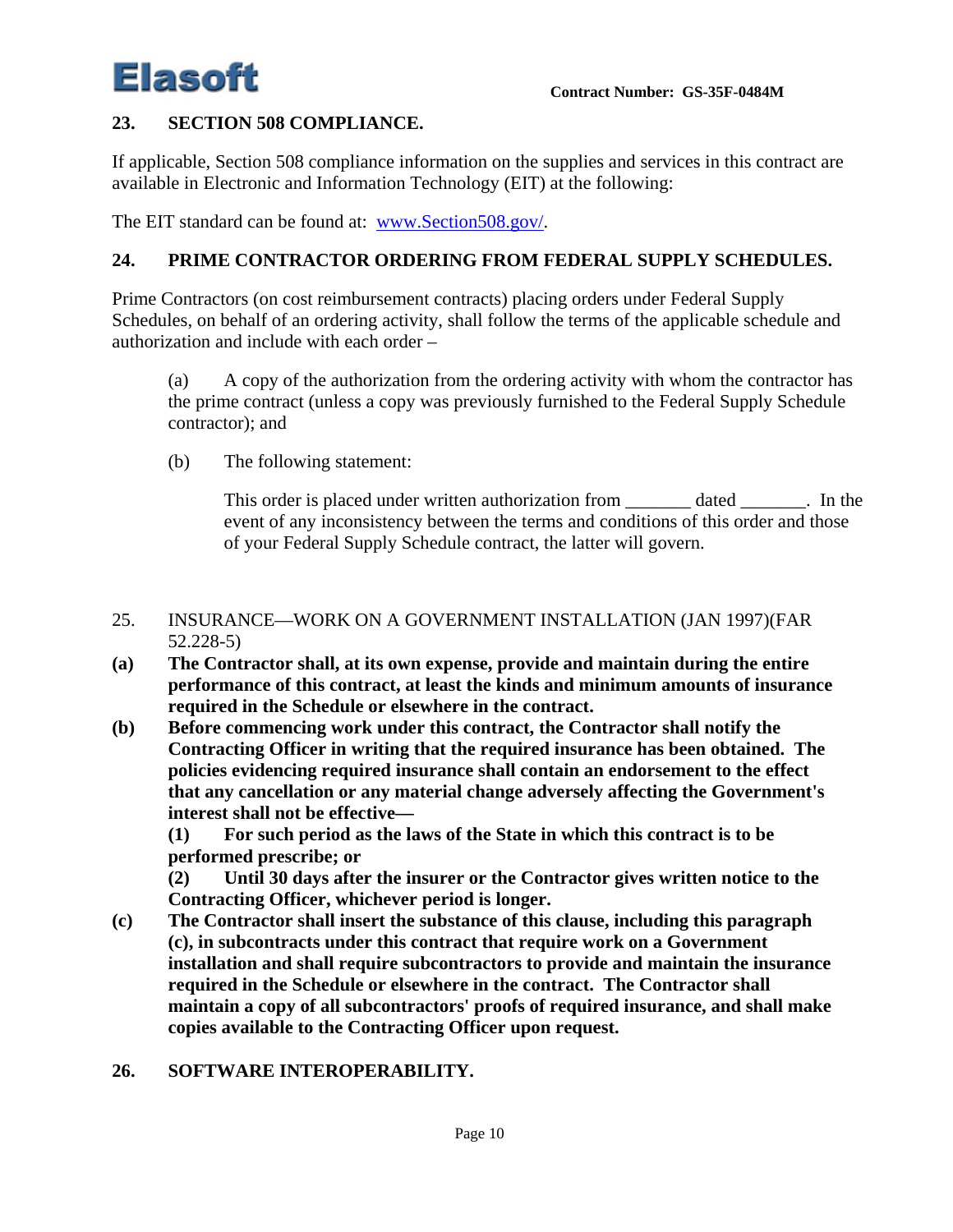Offerors are encouraged to identify within their software items any component interfaces that support open standard interoperability. An item's interface may be identified as interoperable on the basis of participation in a Government agency-sponsored program or in an independent organization program. Interfaces may be identified by reference to an interface registered in the component registry located at http://www.core.gov.

# **27. ADVANCE PAYMENTS**

A payment under this contract to provide a service or deliver an article for the United States Government may not be more than the value of the service already provided or the article already delivered. Advance or pre-payment is not authorized or allowed under this contract. (31 U.S.C. 3324)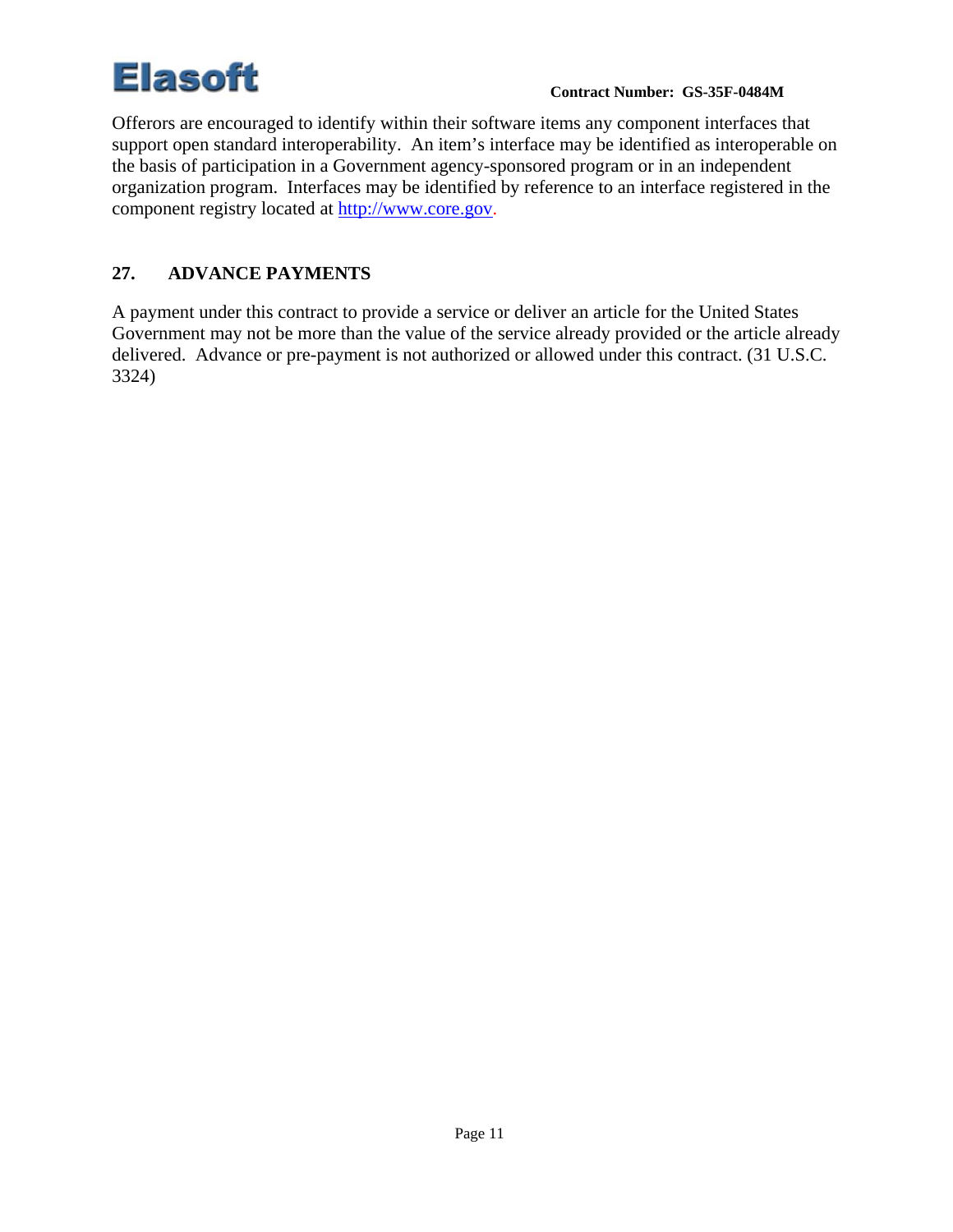### **TERMS AND CONDITIONS APPLICABLE TO INFORMATION TECHNOLOGY (IT) PROFESSIONAL SERVICES (SPECIAL ITEM NUMBER 132-51)**

#### **1. SCOPE**

a. The prices, terms and conditions stated under Special Item Number 132-51 Information Technology Professional apply exclusively to IT Services within the scope of this Information Technology Schedule.

b. The Contractor shall provide services at the Contractor's facility and/or at the ordering activity location, as agreed to by the Contractor and the ordering activity.

### **2. PERFORMANCE INCENTIVES**

a. Performance incentives may be agreed upon between the Contractor and the ordering activity on individual fixed price orders or Blanket Purchase Agreements under this contract in accordance with this clause.

b. The ordering activity must establish a maximum performance incentive price for these services and/or total solutions on individual orders or Blanket Purchase Agreements.

c. Incentives should be designed to relate results achieved by the contractor to specified targets. To the maximum extent practicable, ordering activities shall consider establishing incentives where performance is critical to the ordering activity's mission and incentives are likely to motivate the contractor. Incentives shall be based on objectively measurable tasks.

#### **3. ORDER**

a. Agencies may use written orders, EDI orders, blanket purchase agreements, individual purchase orders, or task orders for ordering services under this contract. Blanket Purchase Agreements shall not extend beyond the end of the contract period; all services and delivery shall be made and the contract terms and conditions shall continue in effect until the completion of the order. Orders for tasks which extend beyond the fiscal year for which funds are available shall include FAR 52.232-19 (Deviation – May 2003) Availability of Funds for the Next Fiscal Year. The purchase order shall specify the availability of funds and the period for which funds are available.

b. All task orders are subject to the terms and conditions of the contract. In the event of conflict between a task order and the contract, the contract will take precedence.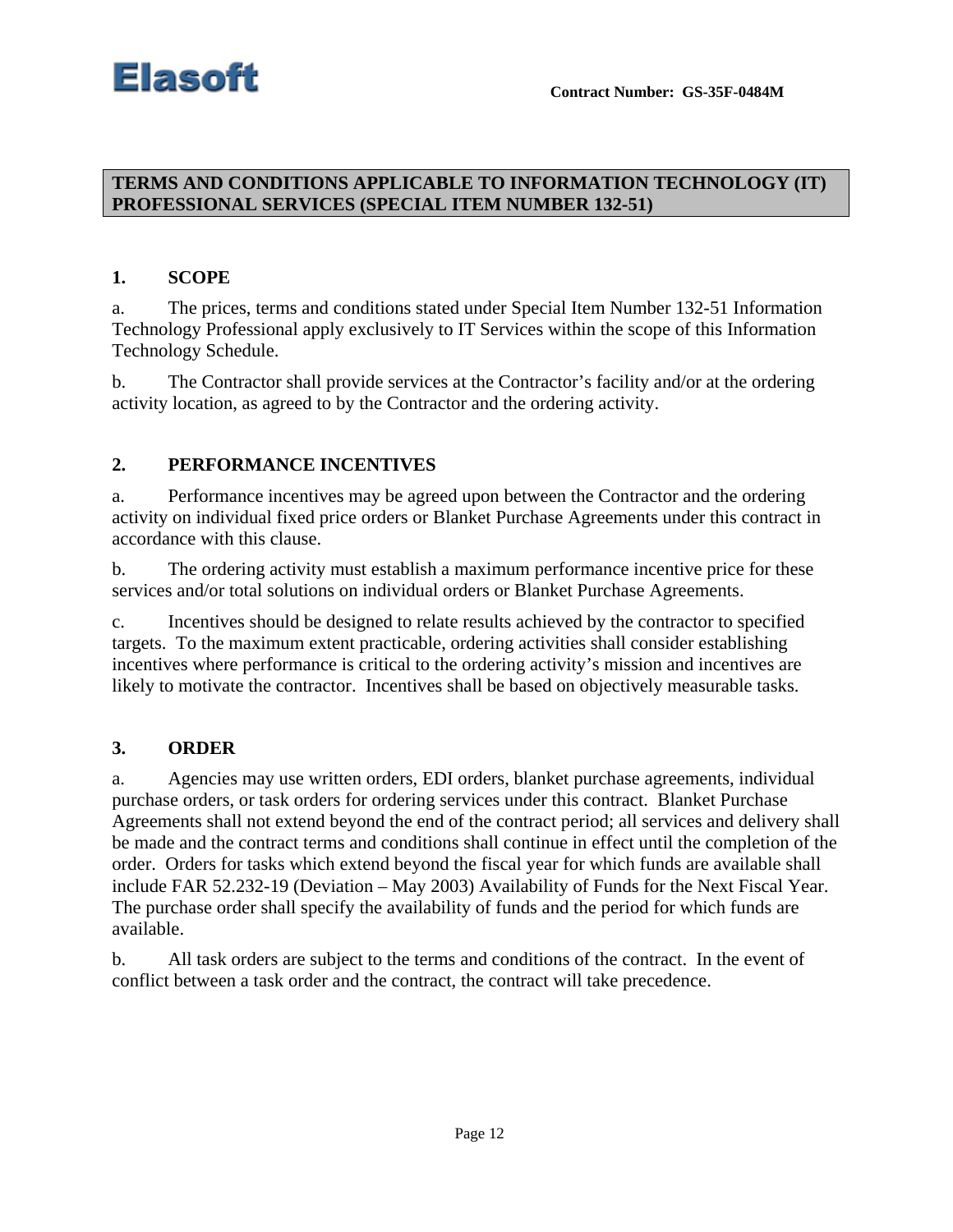

# **4. PERFORMANCE OF SERVICES**

a. The Contractor shall commence performance of services on the date agreed to by the Contractor and the ordering activity.

b. The Contractor agrees to render services only during normal working hours, unless otherwise agreed to by the Contractor and the ordering activity.

c. The ordering activity should include the criteria for satisfactory completion for each task in the Statement of Work or Delivery Order. Services shall be completed in a good and workmanlike manner.

d. Any Contractor travel required in the performance of IT/EC Services must comply with the Federal Travel Regulation or Joint Travel Regulations, as applicable, in effect on the date(s) the travel is performed. Established Federal Government per diem rates will apply to all Contractor travel. Contractors cannot use GSA city pair contracts.

### **5. STOP-WORK ORDER (FAR 52.242-15) (AUG 1989)**

- (a) The Contracting Officer may, at any time, by written order to the Contractor, require the Contractor to stop all, or any part, of the work called for by this contract for a period of 90 days after the order is delivered to the Contractor, and for any further period to which the parties may agree. The order shall be specifically identified as a stop-work order issued under this clause. Upon receipt of the order, the Contractor shall immediately comply with its terms and take all reasonable steps to minimize the incurrence of costs allocable to the work covered by the order during the period of work stoppage. Within a period of 90 days after a stop-work is delivered to the Contractor, or within any extension of that period to which the parties shall have agreed, the Contracting Officer shall either-
	- (1) Cancel the stop-work order; or

(2) Terminate the work covered by the order as provided in the Default, or the Termination for Convenience of the Government, clause of this contract.

(b) If a stop-work order issued under this clause is canceled or the period of the order or any extension thereof expires, the Contractor shall resume work. The Contracting Officer shall make an equitable adjustment in the delivery schedule or contract price, or both, and the contract shall be modified, in writing, accordingly, if-

(1) The stop-work order results in an increase in the time required for, or in the Contractor's cost properly allocable to, the performance of any part of this contract; and

(2) The Contractor asserts its right to the adjustment within 30 days after the end of the period of work stoppage; provided, that, if the Contracting Officer decides the facts justify the action, the Contracting Officer may receive and act upon the claim submitted at any time before final payment under this contract.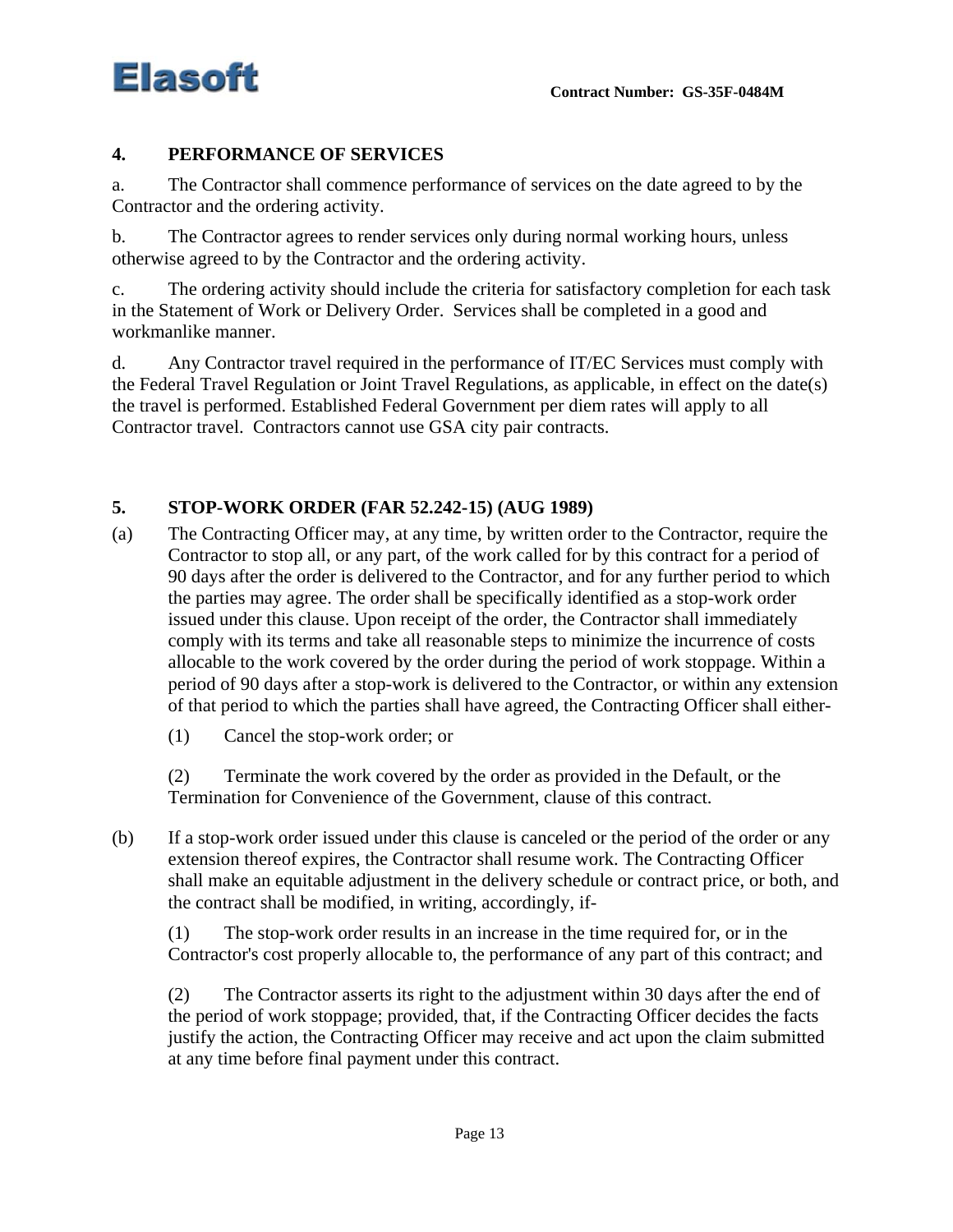

- (c) If a stop-work order is not canceled and the work covered by the order is terminated for the convenience of the Government, the Contracting Officer shall allow reasonable costs resulting from the stop-work order in arriving at the termination settlement.
- (d) If a stop-work order is not canceled and the work covered by the order is terminated for default, the Contracting Officer shall allow, by equitable adjustment or otherwise, reasonable costs resulting from the stop-work order.

# **6. INSPECTION OF SERVICES**

The Inspection of Services–Fixed Price (AUG 1996) (Deviation – May 2003) clause at FAR 52.246-4 applies to firm-fixed price orders placed under this contract. The Inspection– Time-and-Materials and Labor-Hour (JAN 1986) (Deviation – May 2003) clause at FAR 52.246- 6 applies to time-and-materials and labor-hour orders placed under this contract.

# **7. RESPONSIBILITIES OF THE CONTRACTOR**

The Contractor shall comply with all laws, ordinances, and regulations (Federal, State, City, or otherwise) covering work of this character. If the end product of a task order is software, then FAR 52.227-14 (Deviation – May 2003) Rights in Data – General, may apply.

# **8. RESPONSIBILITIES OF THE ORDERING ACTIVITY**

Subject to security regulations, the ordering activity shall permit Contractor access to all facilities necessary to perform the requisite IT/EC Services.

# **9. INDEPENDENT CONTRACTOR**

All IT/EC Services performed by the Contractor under the terms of this contract shall be as an independent Contractor, and not as an agent or employee of the ordering activity.

# **10. ORGANIZATIONAL CONFLICTS OF INTEREST**

#### a. Definitions.

"Contractor" means the person, firm, unincorporated association, joint venture, partnership, or corporation that is a party to this contract.

"Contractor and its affiliates" and "Contractor or its affiliates" refers to the Contractor, its chief executives, directors, officers, subsidiaries, affiliates, subcontractors at any tier, and consultants and any joint venture involving the Contractor, any entity into or with which the Contractor subsequently merges or affiliates, or any other successor or assignee of the Contractor.

An "Organizational conflict of interest" exists when the nature of the work to be performed under a proposed ordering activity contract, without some restriction on ordering activities by the Contractor and its affiliates, may either (i) result in an unfair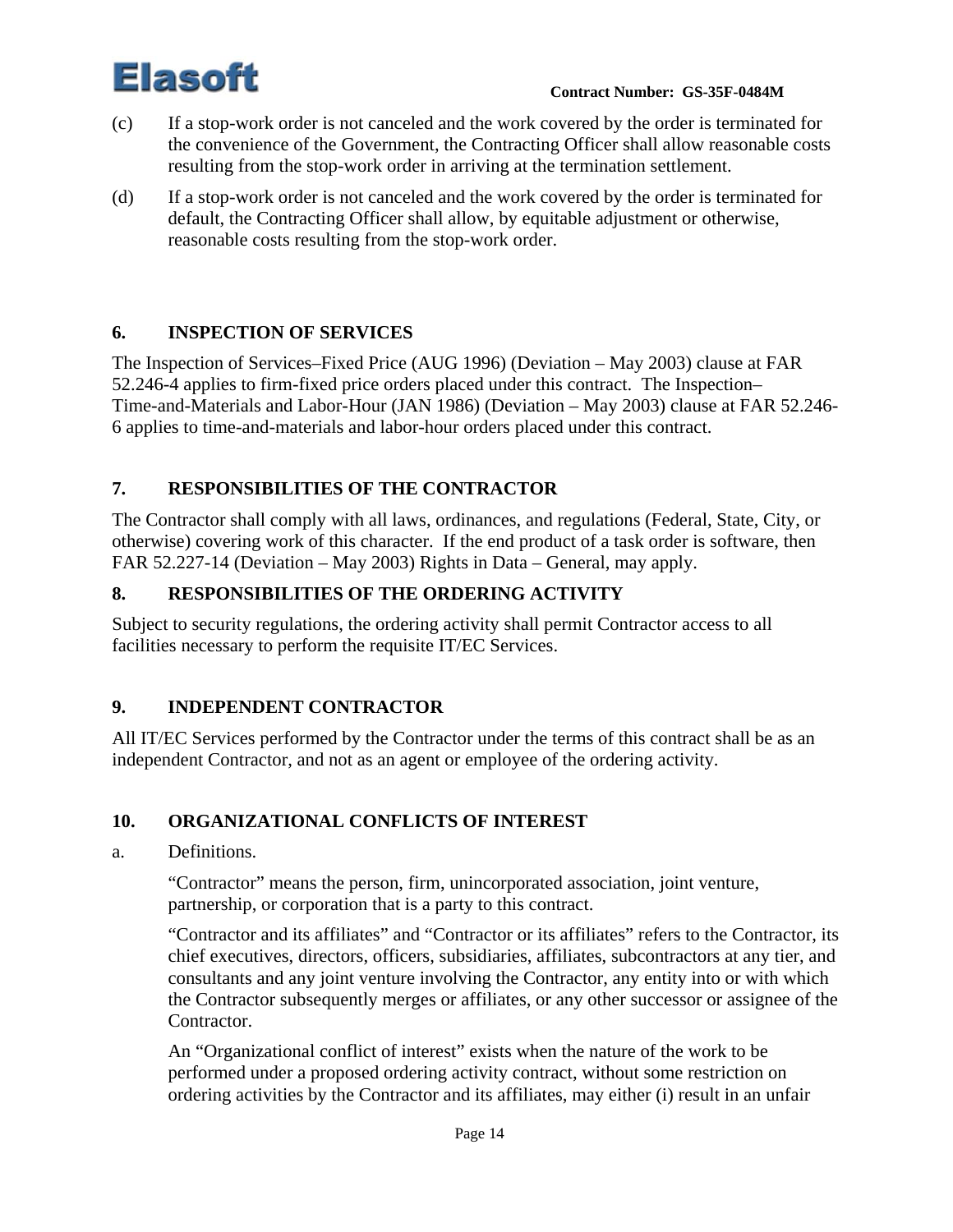

competitive advantage to the Contractor or its affiliates or (ii) impair the Contractor's or its affiliates' objectivity in performing contract work.

b. To avoid an organizational or financial conflict of interest and to avoid prejudicing the best interests of the ordering activity, ordering activities may place restrictions on the Contractors, its affiliates, chief executives, directors, subsidiaries and subcontractors at any tier when placing orders against schedule contracts. Such restrictions shall be consistent with FAR 9.505 and shall be designed to avoid, neutralize, or mitigate organizational conflicts of interest that might otherwise exist in situations related to individual orders placed against the schedule contract. Examples of situations, which may require restrictions, are provided at FAR 9.508.

# **11. INVOICES**

The Contractor, upon completion of the work ordered, shall submit invoices for IT/EC services. Progress payments may be authorized by the ordering activity on individual orders if appropriate. Progress payments shall be based upon completion of defined milestones or interim products. Invoices shall be submitted monthly for recurring services performed during the preceding month.

# **12. PAYMENTS**

For firm-fixed price orders the ordering activity shall pay the Contractor, upon submission of proper invoices or vouchers, the prices stipulated in this contract for service rendered and accepted. Progress payments shall be made only when authorized by the order. For time-and-materials orders, the Payments under Time-and-Materials and Labor-Hour Contracts at FAR 52.232-7 (DEC 2002), (Alternate II – Feb 2002) (Deviation – May 2003) applies to time-and-materials orders placed under this contract. For labor-hour orders, the Payment under Time-and-Materials and Labor-Hour Contracts at FAR 52.232-7 (DEC 2002), (Alternate II – Feb 2002) (Deviation – May 2003)) applies to labor-hour orders placed under this contract.

# **13. RESUMES**

Resumes shall be provided to the GSA Contracting Officer or the user ordering activity upon request.

# **14. INCIDENTAL SUPPORT COSTS**

Incidental support costs are available outside the scope of this contract. The costs will be negotiated separately with the ordering activity in accordance with the guidelines set forth in the FAR.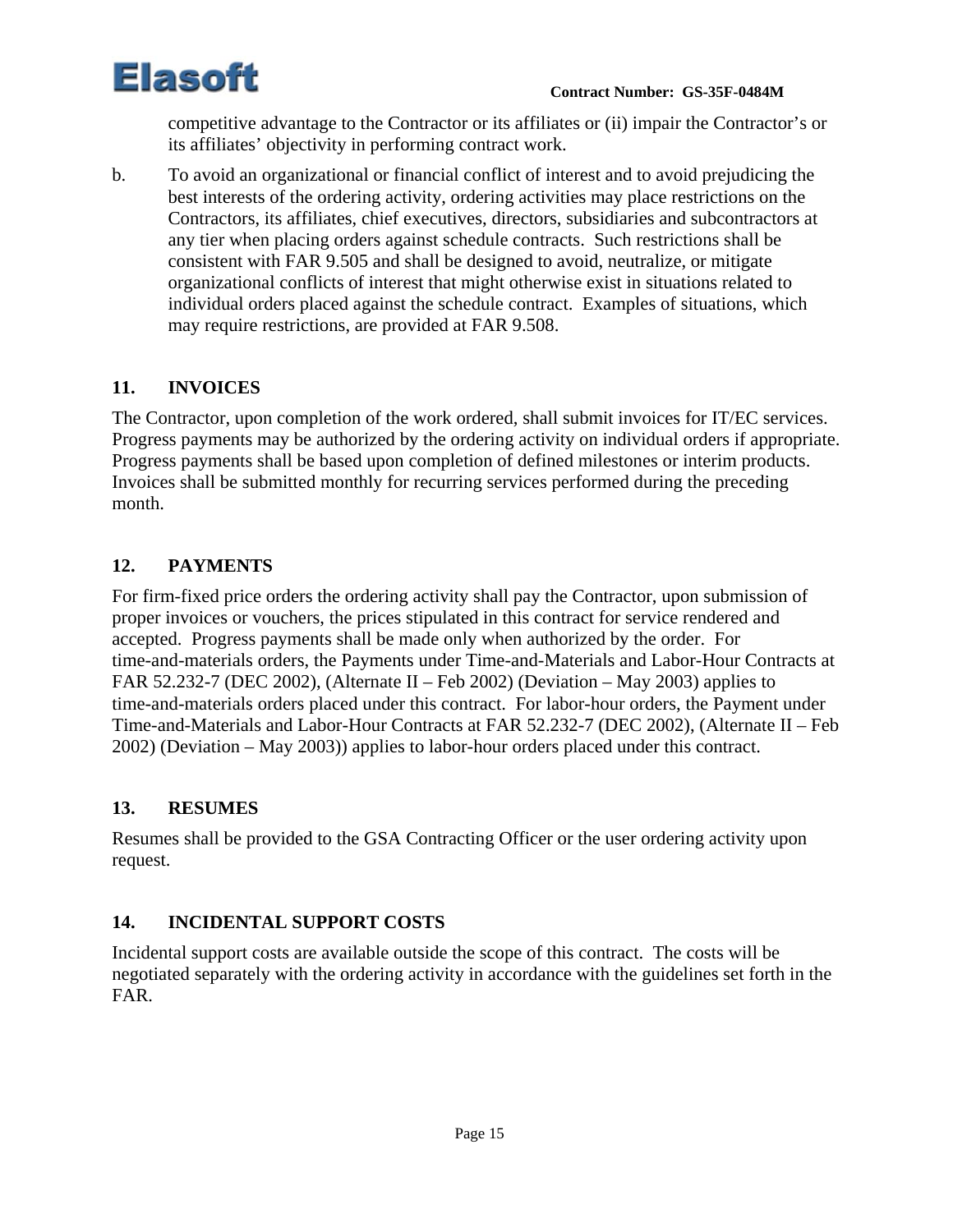

#### **15. APPROVAL OF SUBCONTRACTS**

The ordering activity may require that the Contractor receive, from the ordering activity's Contracting Officer, written consent before placing any subcontract for furnishing any of the work called for in a task order.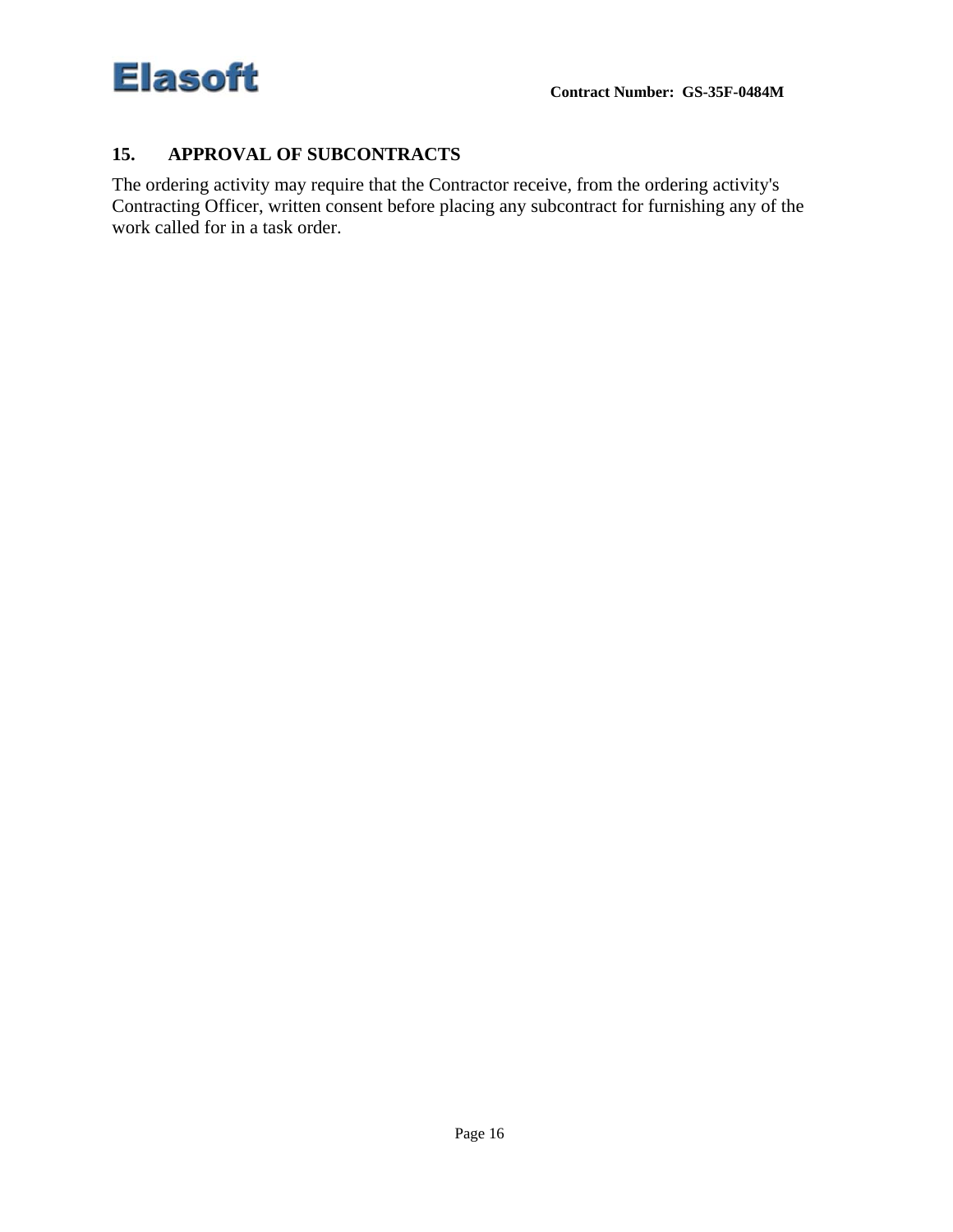

# **16. DESCRIPTION OF IT SERVICES AND PRICING**

**Commercial Job title**: SENIOR PROGRAM MANAGEMENT SPECIALIST

SIN 132-51 \$113.79

Qualifications: (Minimum Education: Bachelors, General Experience: 14 yrs, Special Experience: 12 yrs)

#### Responsibilities:

Provides Program Management with independent services and leadership involving complex system environments and state-of-the-art analysis, development and security tools. Applies this leadership to any phase of System Life Cycle Support. Provides expert advice and assistance in state-of-the-art software/hardware solutions involving hardware of various capacities, multiple operating environments, database management systems specialized software, data communications facilities and protocols including Value Added Networks. Possesses additional knowledge of "leading edge" technologies such as client/server, object oriented programming, object-oriented rDBMs, imaging, application security, application performance, etc. Expert in Facilities Management applications such as Hotline, parking management system, security applications, project management tools, etc. Performs analyses and studies, enhances or implements system software solutions, performs test and acceptance phases. May be required to act as technical supervisor to other project personnel who must prepare or modify software to carry out the Technical Specialist's solutions. Coordinates with contractor management and Government personnel to ensure that the problem has been properly defined and that the solution will satisfy the Government's requirement.

#### **Commercial Job title**: NETWORK ENGINEER

SIN 132-51 \$86.02

Qualifications: (Minimum Education: Bachelors, General Experience: 12 yrs, Special Experience: 8 yrs)

#### Responsibilities:

Provides network engineering, project management, software development, systems engineering or database management. Applies these skills to any phase of System Life Cycle Support. Provides expert advice and assistance in state-of-the-art software/hardware solutions involving hardware of various capacities, multiple operating environments, database management systems specialized software, data communications facilities and protocols including Value Added Networks.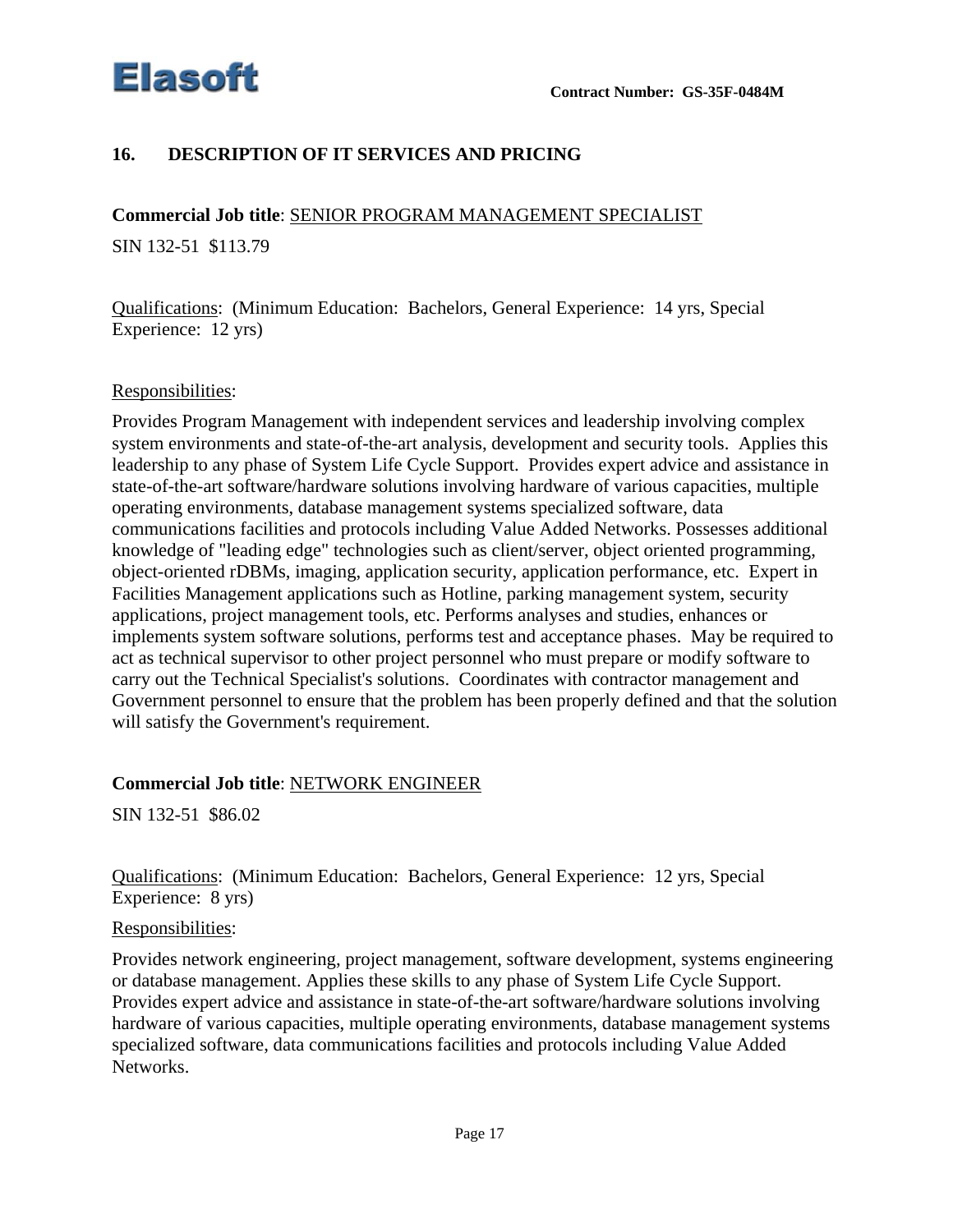

#### **Commercial Job title**: PROGRAM MANAGER

SIN 132-51 \$80.65

Qualifications: (Minimum Education: Bachelors, General Experience: 8 yrs, Special Experience: 5 yrs)

Responsibilities:

Provides software programming, systems engineering, network engineering or database management. Applies these skills to any phase of System Life Cycle Support. Provides expert advice and assistance in state-of-the-art software/hardware solutions involving hardware of various capacities, multiple operating environments, database management systems specialized software, data communications facilities and protocols including Value Added Networks.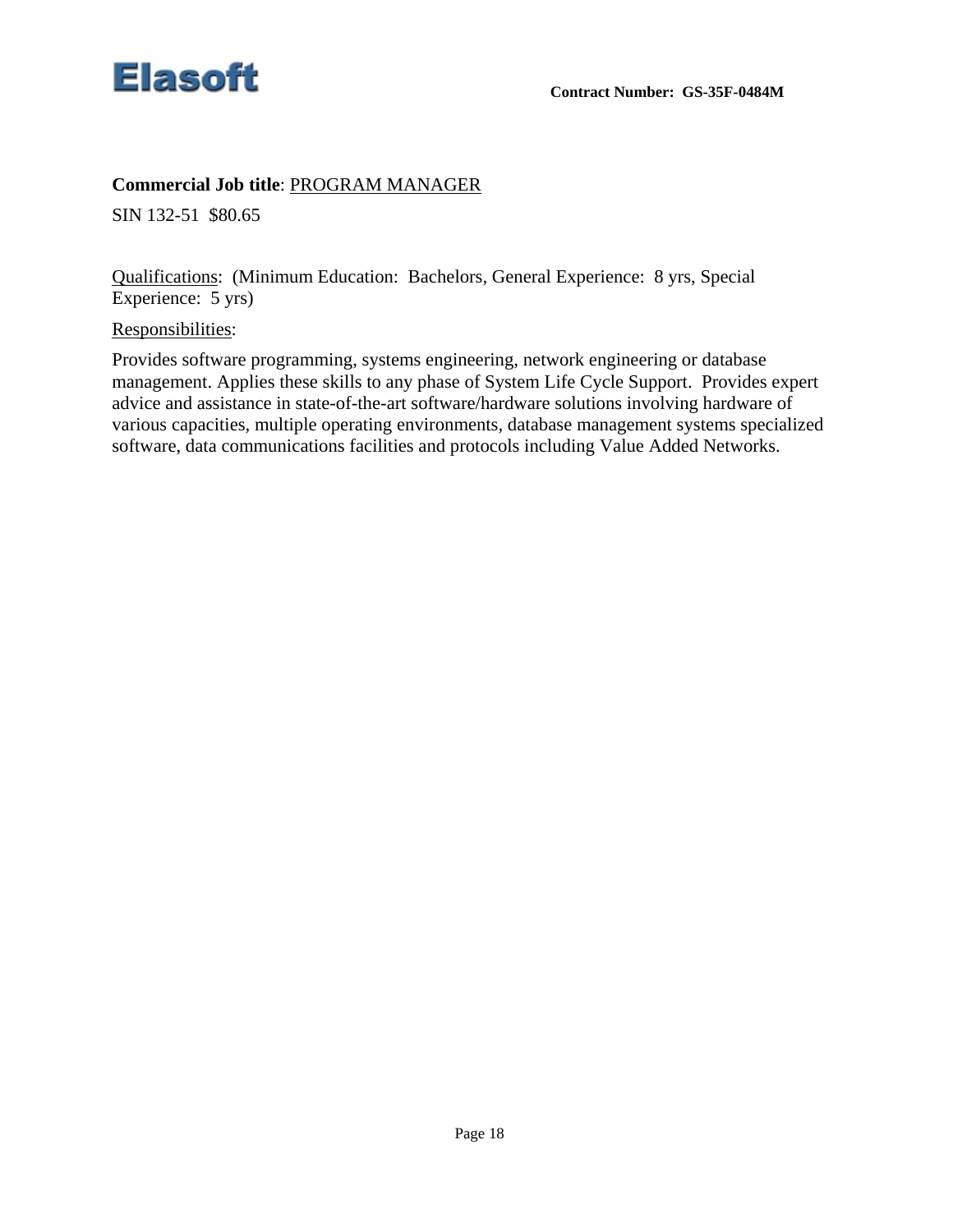

### **USA COMMITMENT TO PROMOTE SMALL BUSINESS PARTICIPATION PROCUREMENT PROGRAMS**

#### PREAMBLE

**Elasoft, Inc.** provides commercial products and services to ordering activities. We are committed to promoting participation of small, small disadvantaged and women-owned small businesses in our contracts. We pledge to provide opportunities to the small business community through reselling opportunities, mentor-protégé programs, joint ventures, teaming arrangements, and subcontracting.

#### COMMITMENT

To actively seek and partner with small businesses.

To identify, qualify, mentor and develop small, small disadvantaged and women-owned small businesses by purchasing from these businesses whenever practical.

To develop and promote company policy initiatives that demonstrate our support for awarding contracts and subcontracts to small business concerns.

To undertake significant efforts to determine the potential of small, small disadvantaged and women-owned small business to supply products and services to our company.

To insure procurement opportunities are designed to permit the maximum possible participation of small, small disadvantaged, and women-owned small businesses.

To attend business opportunity workshops, minority business enterprise seminars, trade fairs, procurement conferences, etc., to identify and increase small businesses with whom to partner.

To publicize in our marketing publications our interest in meeting small businesses that may be interested in subcontracting opportunities.

We signify our commitment to work in partnership with small, small disadvantaged and womenowned small businesses to promote and increase their participation in ordering activity contracts. To accelerate potential opportunities please contact

**(Mr. Omar Elassal, Phone: (703) 346-4604, E-mail: Omar@elasoft.com , Fax: (703) 262- 0552**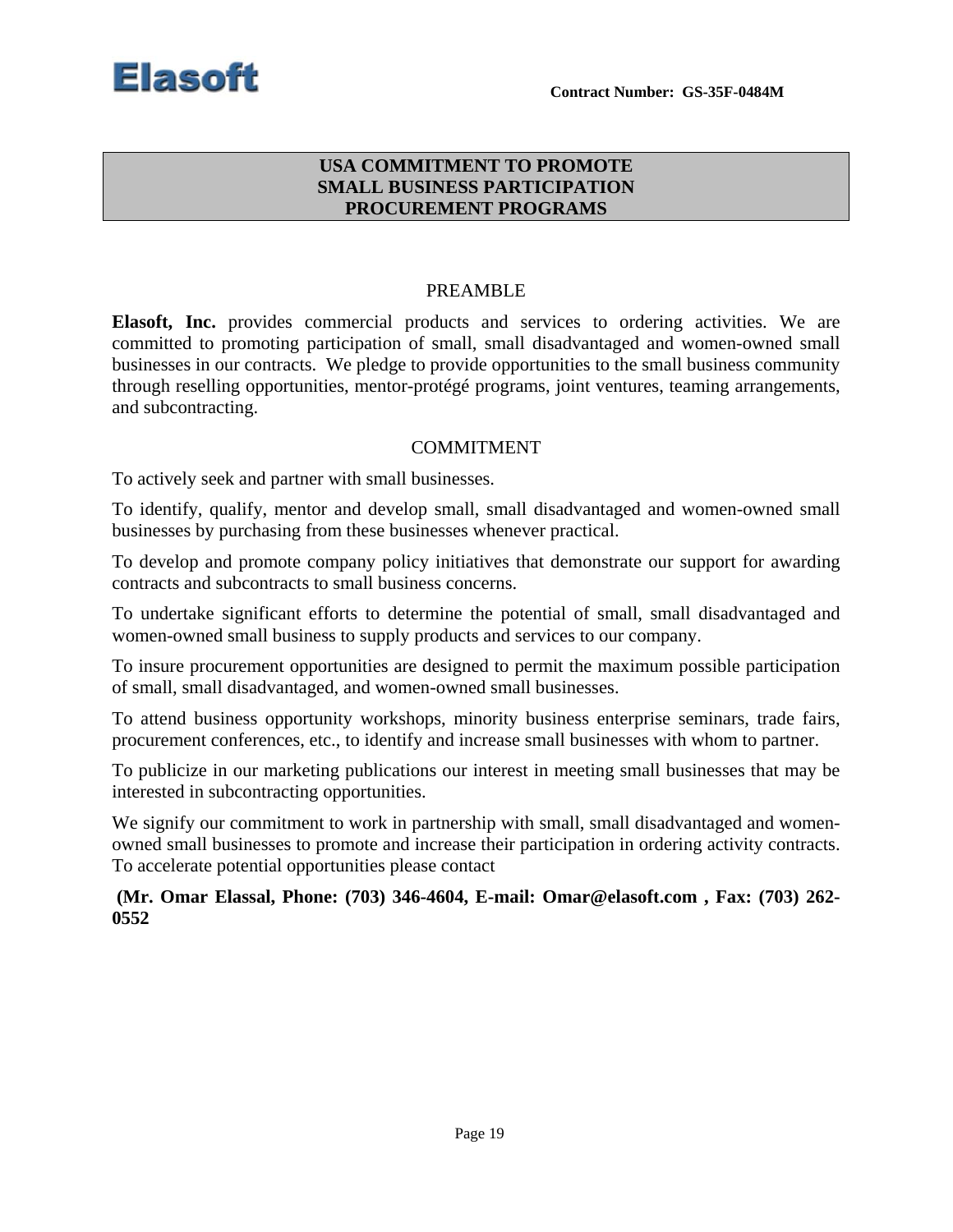

#### **BASIC GUIDELINES FOR USING "CONTRACTOR TEAM ARRANGEMENTS"**

Federal Supply Schedule Contractors may use "Contractor Team Arrangements" (see FAR 9.6) to provide solutions when responding to a ordering activity requirements.

These Team Arrangements can be included under a Blanket Purchase Agreement (BPA). BPAs are permitted under all Federal Supply Schedule contracts.

Orders under a Team Arrangement are subject to terms and conditions or the Federal Supply Schedule Contract.

Participation in a Team Arrangement is limited to Federal Supply Schedule Contractors.

Customers should refer to FAR 9.6 for specific details on Team Arrangements.

Here is a general outline on how it works:

- The customer identifies their requirements.
- Federal Supply Schedule Contractors may individually meet the customers needs, or -
- Federal Supply Schedule Contractors may individually submit a Schedules "Team Solution" to meet the customer's requirement.
- Customers make a best value selection.